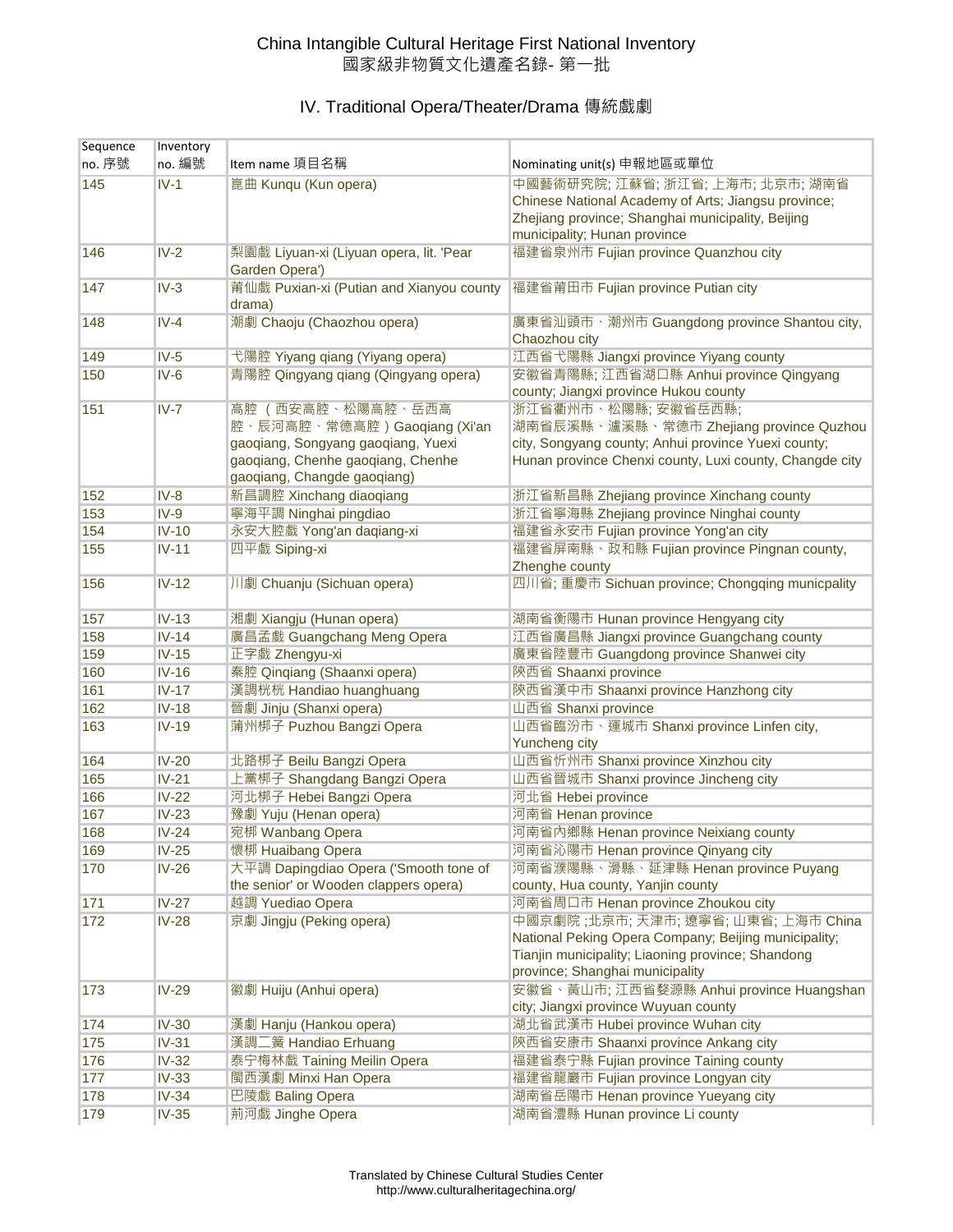| 180 | $IV-36$      | 粤劇 Yueju (Cantonese opera)                                         | 廣東省文化廳;香港特別行政區民政事務局;                                              |
|-----|--------------|--------------------------------------------------------------------|-------------------------------------------------------------------|
|     |              |                                                                    | 澳門特別行政區文化局; 廣東省廣州市、佛山市 Department                                 |
|     |              |                                                                    | of Culture Guangdong Province; Hong Kong SAR Home                 |
|     |              |                                                                    | Affairs Bureau; Macau SAR Cultural Affairs Bureau;                |
|     |              |                                                                    | Guangdong province Guangzhou city, Foshan city                    |
| 181 | $IV-37$      | 桂劇 Guiju (Guilin opera)                                            | 廣西壯族自治區 Guangxi Zhuang autonomous region                          |
| 182 | $IV-38$      | 宜黃戲 Yihuang Opera                                                  | 江西省宜黃縣 Jiangxi province Yihuang county                            |
| 183 | $IV-39$      | 亂彈 Luantan                                                         | 浙江省台州市、浦江縣 Zhejiang province Taizou city,                         |
|     |              |                                                                    | <b>Pujiang county</b>                                             |
| 184 | $IV-40$      | 石家莊絲弦 Shijiazhaung Sixian Opera                                    | 河北省石家莊市 Hebei province Shijiazhuang city                          |
| 185 | $IV-41$      | 雁北耍孩兒 Yanbei shuahai'er                                            | 山西省大同市 Shanxi province Datong city                                |
| 186 | $IV-42$      | 靈丘羅羅腔 Lingqiu luoluoqiang                                          | 山西省靈丘縣 Shanxi province Lingqiu county                             |
| 187 | $IV-43$      | 柳子戲 Liuzi Opera                                                    | 山東省 Shandong province                                             |
| 188 | $IV-44$      | 大弦戲 Daxian Opera                                                   | 河南省滑縣、濮陽縣 Henan province Hua county, Puyang                       |
|     |              |                                                                    | city                                                              |
| 189 | $IV-45$      | 閩劇 Minju (Hokkien opera)                                           | 福建省福州市 Fujiang province Fuzhou city                               |
| 190 | $IV-46$      | 壽寧北路戲 Shouning Beilu Opera                                         | 福建省壽寧縣 Fujian province Shouning county                            |
| 191 | $IV-47$      | 西秦戲 Xiqin Opera                                                    | 廣東省海豐縣 Guangdong province Haifeng county                          |
| 192 | $IV-48$      | 高甲戲 Gaojia Opera                                                   | 福建省泉州市、廈門市 Fujian province Quanzhou city,<br>Xiamen city          |
| 193 | $IV-49$      | 碗碗腔 (孝義碗碗腔) Wanwanqiang (Xioayi 山西省孝義市 Shanxi province Xiaoyi city |                                                                   |
|     |              | wanwanqiang)                                                       |                                                                   |
| 194 | $IV-50$      | 四平調 Sipingdiao                                                     | 河南省商丘市、濮陽市 Henan province Shangqiu city,                          |
|     |              |                                                                    | Puyang city                                                       |
| 195 | $IV-51$      | 評劇 Pingju                                                          | 天津市寶坻區; 河北省灤南縣; 遼寧省瀋陽市 Tianjin Baodi                              |
|     |              |                                                                    | district; Hebei province Luannan county; Liaoning province        |
|     |              |                                                                    | Shenyang city                                                     |
| 196 | $IV-52$      | 武安平調落子 Wu'an pingdiao laozi                                        | 河北省武安市 Hebei province Wu'an city                                  |
| 197 | $IV-53$      | 越劇 Yueju ('Shaoxing' opera)                                        | 浙江省; 上海市 Zhejiang province; Shanghai municipality                 |
| 198 | $IV-54$      | 滬劇 Huju (Shanghai opera)                                           | 上海市 Shanghai municipality                                         |
| 199 | $IV-55$      | 蘇劇 Suju (Suzhou opera)                                             | 江蘇省蘇州市 Jiangsu province Suzhou city                               |
| 200 | $IV-56$      | 揚劇 Yangju (Yangzhou opera)                                         | 江蘇省揚州市 Jiangsu province Yangzhou city                             |
| 201 | $IV-57$      | 廬劇 Luju                                                            | 安徽省合肥市、六安市 Anhui province Hefei city, Liu'an city                 |
| 202 | $IV-58$      | 楚劇 Chuju (Hubei opera)                                             | 湖北省 Hubei province                                                |
| 203 | $IV-59$      | 荊州花鼓戲 Jingzhou Huagu Opera                                         | 湖北省潛江市 Hubei province Qianjiang city                              |
| 204 | $IV-60$      | 黃梅戲 Huangmei Opera                                                 | 安徽省安慶市; 湖北省黃梅縣 Anhui province Angiang city;                       |
|     |              |                                                                    | Hubei province Huangmei county                                    |
| 205 |              |                                                                    |                                                                   |
| 206 | $IV-61$      | 商洛花鼓 Shangluo huagu                                                | 陝西省商洛市 Shaanxi province Shangluo city                             |
|     | IV-62        | 泗州戲 Sizhou Opera                                                   | 安徽省宿州市、蚌埠市 Anhui province Suzhou city,                            |
|     |              |                                                                    | Bengbu city                                                       |
| 207 | $IV-63$      | 柳琴戲 Liuqin Opera                                                   | 山東省棗莊市 Shandong province Zaozhuang city                           |
| 208 | $IV-64$      | 歌仔戲 Gezai Opera                                                    | 福建省漳州市、廈門市 Fujian province Zhangzhou city,                        |
|     |              |                                                                    | Xiamen city                                                       |
| 209 | $IV-65$      | 採茶戲 (贛南採茶戲、桂南採茶戲) Caicha                                           | 江西省贛州市; 廣西壯族自治區博白縣 Jiangxi province                               |
|     |              | Opera (Gannan caicha opera, Guinan caicha                          | Ganzhou city; Guangxi Zhuang autonomous region Bobai              |
|     |              | opera)                                                             | county                                                            |
| 210 | $IV-66$      | 五音戲 Wuyin Opera                                                    | 山東省淄博市 Shandong province Zibo city                                |
| 211 | $IV-67$      | 茂腔 Maoqiang                                                        | 山東省高密市、膠州市 Shandong province Gaomi city;                          |
| 212 | <b>IV-68</b> | 曲劇 Quju                                                            | Jiaozhou city                                                     |
| 213 | $IV-69$      | 曲子戲 (敦煌曲子戲、華亭曲子戲) Quzi                                             | 河南省 Henan province                                                |
|     |              | Opera (Dunhuang quzi opera, Huating quzi                           | 甘肅省敦煌市、華亭縣 Gansu province Dunhuang city,<br><b>Huating county</b> |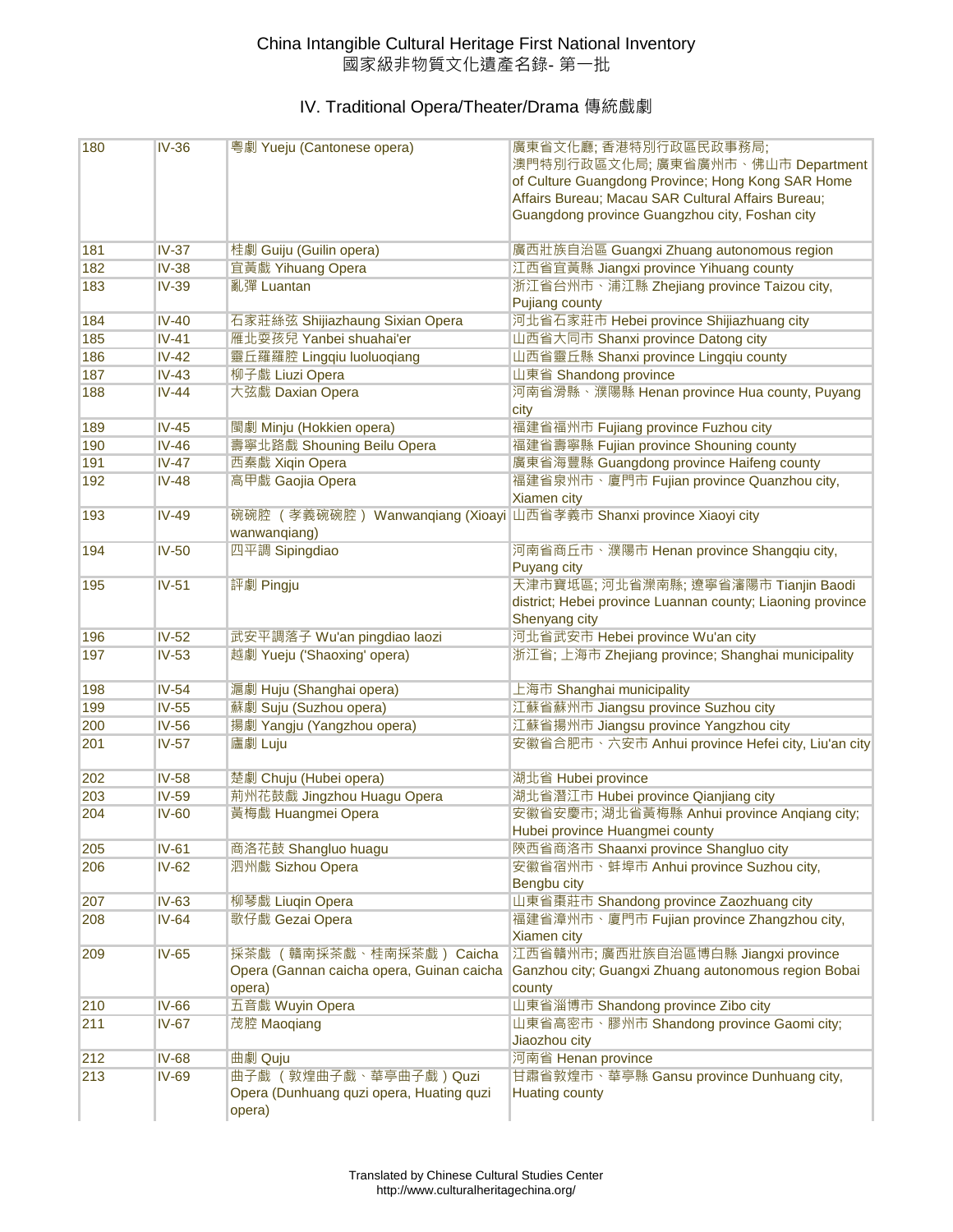## China Intangible Cultural Heritage First National Inventory 國家級非物質文化遺產名錄- 第一批

| 214 | <b>IV-70</b> | 秧歌戲 (隆堯秧歌戲、定州秧歌戲、朔州<br>秧歌戲、繁峙秧歌戲) Yangge Opera<br>(Longyao yangge opera, Dingzhou yangge<br>opera, Suzhou yangge opera, Fanshi yangge<br>opera)                                                                                                                                  | 河北省隆堯縣、定州市; 山西省朔州市、繁峙縣 Hebei<br>province Longyao county, Dingzhou city; Shanxi province<br>Shuozhou city, Fanshi county                                                                                     |
|-----|--------------|----------------------------------------------------------------------------------------------------------------------------------------------------------------------------------------------------------------------------------------------------------------------------------|-------------------------------------------------------------------------------------------------------------------------------------------------------------------------------------------------------------|
| 215 | $IV-71$      | 道情戲(晉北道情戲、臨縣道情戲、太康道<br>情戲、藍關戲、隴劇) Daoqing Opera (Jinbei<br>daozing opera, Llnxian daozing opera,<br>Zhoukou daoqing opera, Languan opera)                                                                                                                                        | 山西省右玉縣、臨縣; 河南省太康縣; 山東省萊州市; 甘肅省<br>Shanxi province Youyu county, Lin county; Henan province<br>Taikang county; Shandong province Laizhou city; Gansu<br>province                                             |
| 216 | $IV-72$      | 哈哈腔 Hahaqiang                                                                                                                                                                                                                                                                    | 河北省清苑縣、青縣 Hebei province Qingyuan county,<br>Qing county                                                                                                                                                    |
| 217 | $IV-73$      | 二人台 Errentai                                                                                                                                                                                                                                                                     | 内蒙古自治區呼和浩特市;山西省河曲縣;河北省康保縣<br>Inner Mongolia Autonomous Region Hohhot prefecture<br>city; Shanxi province Hequ county; Hebei province<br>Kangbao county                                                      |
| 218 | $IV-74$      | 白字戲 Baizi opera                                                                                                                                                                                                                                                                  | 廣東省海豐縣 Guangdong province Haifeng county                                                                                                                                                                    |
| 219 | $IV-75$      | 花朝戲 Huachao opera                                                                                                                                                                                                                                                                | 廣東省紫金縣 Guangdong province Zijin county                                                                                                                                                                      |
| 220 | <b>IV-76</b> | 彩調 caidiao                                                                                                                                                                                                                                                                       | 廣西壯族自治區 Guangxi Zhuang autonomous region                                                                                                                                                                    |
| 221 | $IV-77$      | 燈戲 (梁山燈戲、川北燈戲)Dengxi<br>(Liangshan dengxi, Chuanbei dengxi)                                                                                                                                                                                                                      | 重慶市梁平縣; 四川省南充市 Chongqing municipality<br>Llangping county; Sichuan province Nanchong city                                                                                                                   |
| 222 | $IV-78$      | 花燈戲<br>(思南花燈戲、玉溪花燈戲) Huadengxi<br>(Sinan huadengxi, Yuxi huadengxi)                                                                                                                                                                                                              | 貴州省思南縣; 雲南省玉溪市 Guizhou province Sinan<br>county; Yunnan province Yuxi city                                                                                                                                  |
| 223 | <b>IV-79</b> | 一勾勾 Yigougou                                                                                                                                                                                                                                                                     | 山東省臨邑縣 Shandong province Linyi county                                                                                                                                                                       |
| 224 | <b>IV-80</b> | 藏戲(拉薩覺木隆、日喀則迥巴、日喀則<br>南木林湘巴、日喀則仁布江嘎爾、<br>山南雅隆扎西雪巴、山南瓊結卡卓扎<br>西賓頓、黃南藏戲) Zangxi (Tibetan Opera)<br>(Lhasa juemulong, Xigaze jongba, Xigaze<br>nanmulin xiangba, Xigaze Renbu-jiang gaer,<br>Shannan Yalong zhaxi xueba, Shanna<br>Qingjiekazhou zhaxi bingdun, Huangnan<br>zangxi) | 西藏自治區; 青海省黃南藏族自治州 Tibetan autonomous<br>region; Qinghai province Huangnan Tibetan autonomous<br>region                                                                                                      |
| 225 | $IV-81$      | 山南門巴戲 Shannan Menba opera (Monpa<br>opera)                                                                                                                                                                                                                                       | 西藏自治區 Tibetan autonomous region                                                                                                                                                                             |
| 26  | <b>IV-82</b> | 壯劇 Zhuangju (Zhuang opera)                                                                                                                                                                                                                                                       | 廣西壯族自治區 Guangxi Zhuang autonomous region                                                                                                                                                                    |
| 227 | $IV-83$      | 侗戲 Dongxi (Dong opera)                                                                                                                                                                                                                                                           | 貴州省黎平縣 Guizhou province Liping county                                                                                                                                                                       |
| 228 | <b>IV-84</b> | 布依戲 Buyei opera                                                                                                                                                                                                                                                                  | 貴州省冊亨縣 Guizhou province Ceheng county                                                                                                                                                                       |
| 229 | $IV-85$      | 彝族撮泰吉 Dramas for the deity Cuotaiji of<br>the Yi nationality                                                                                                                                                                                                                     | 貴州省威寧彝族回族苗族自治縣 Guizhou province Weining<br>Yi-Hui-Miao autonomous county                                                                                                                                    |
| 230 | <b>IV-86</b> | 傣劇 Daiju (Dai opera)                                                                                                                                                                                                                                                             | 雲南省德宏傣族景頗族自治州 Yunnan province Dehong<br>Dai-Jingbo autonomous prefecture                                                                                                                                    |
| 231 | $IV-87$      | 目連戲 (徽州目連戲、辰河目連戲、南樂目<br>連戲) Mulian-xi (Huizhou Mulianxi, Chenhe<br>mulianxi, Nanle mulianxi)                                                                                                                                                                                     | 安徽省祁門縣; 湖南省溆浦縣; 河南省南樂縣 Anhui province<br>Qimen county; Hunan province Xupu county; Henan<br>province Nanle county                                                                                           |
| 232 | <b>IV-88</b> | 鑼鼓雜戲 Luogu zaixi                                                                                                                                                                                                                                                                 | 山西省臨猗縣 Shanxi province Linyi county                                                                                                                                                                         |
| 233 | <b>IV-89</b> | 儺戲 (武安儺戲、池州儺戲、侗族儺戲、<br>沅陵辰州儺戲、德江儺堂戲)Nuoxi (Wu'an<br>nuoxi, Chizhou nuoxi, Dong nationality nuoxi,<br>Yuanling chenzhou nuoxi, Dejiang nuotangxi)                                                                                                                                 | 河北省武安市; 安徽省池州市;<br>湖南省新晃侗族自治縣、沅陵縣; 貴州省德江縣 Hebei<br>province Wu'an city; Anhui province Chizhou city; Hunan<br>province Xinhuang Dong autonomous county, Yuanling<br>county; Guizhou province Dejiang county |
| 234 | <b>IV-90</b> | 安順地戲 Anshun dixi                                                                                                                                                                                                                                                                 | 貴州省安順市 Guizhou province Anshun city                                                                                                                                                                         |